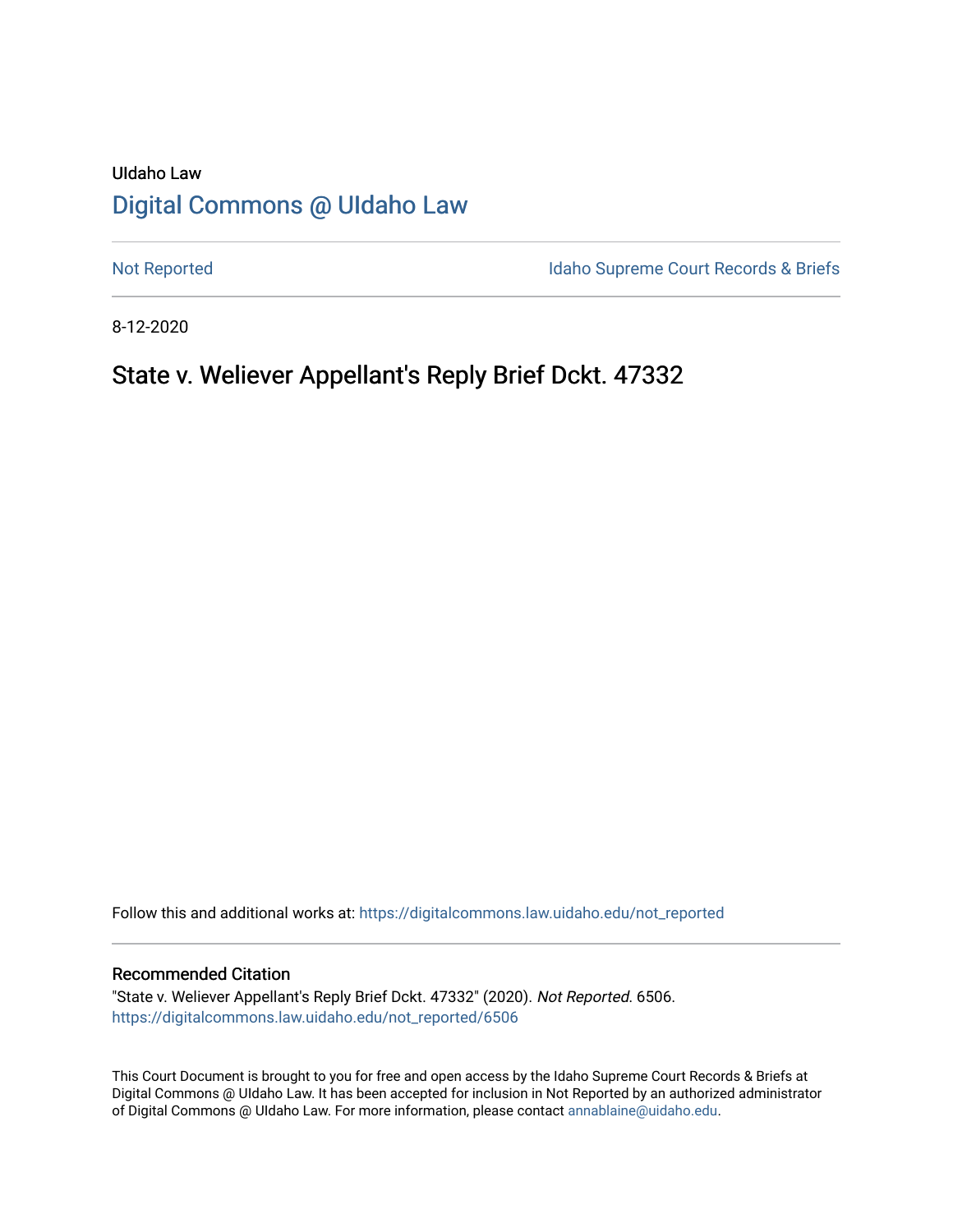Electronically Filed 8/12/2020 11 :05 AM Idaho Supreme Court Melanie Gagnepain, Clerk of the Court By: Brad Thies, Deputy Clerk

#### IN THE SUPREME COURT OF THE STATE OF IDAHO

STATE OF IDAHO, ) Plaintiff-Respondent, ) )  $\mathbf{v.}$  ) ) ROBERT HENRY WELIEVER, ) ) Defendant-Appellant. )

NO. 47332-2019

MINIDOKA COUNTY NO. CR34-18-3711

REPLY BRIEF

### REPLY BRIEF OF APPELLANT

### APPEAL FROM THE DISTRICT COURT OF THE FIFTH JUDICIAL DISTRICT OF THE STATE OF IDAHO, IN AND FOR THE COUNTY OF MINIDOKA

#### COUNTY OF MINIDOKA

### HONORABLE ERIC WILDMAN District Judge

ERIC D. FREDERICKSEN State Appellate Public Defender I.S.B. #6555

KIMBERLY A. COSTER Deputy State Appellate Public Defender I.S.B. #4115 322 E. Front Street, Suite 570 Boise, Idaho 83702 Phone:(208)334-2712 Fax: (208) 334-2985 E-mail: documents@sapd.state.id.us

ATTORNEYS FOR DEFENDANT-APPELLANT

KENNETH K. JORGENSEN Deputy Attorney General Criminal Law Division P.O. Box 83720 Boise, Idaho 83720-0010 (208) 334-4534

ATTORNEY FOR PLAINTIFF-RESPONDENT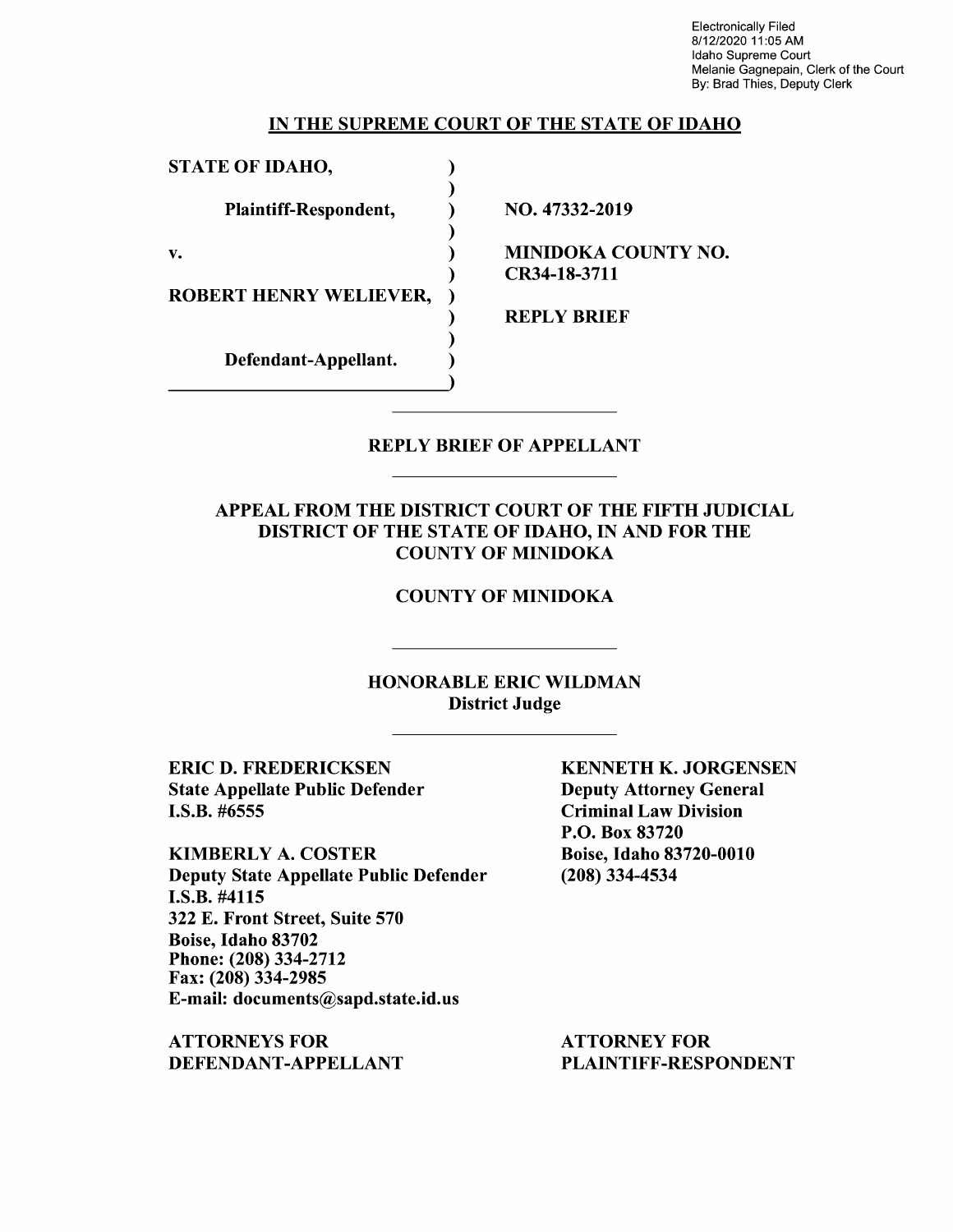# **TABLE OF CONTENTS**

| Statement of the Facts and                                                                                                       |
|----------------------------------------------------------------------------------------------------------------------------------|
|                                                                                                                                  |
|                                                                                                                                  |
| The District Court Erred In Failing To Suppress The Evidence Gathered<br>In Violation Of Mr. Weliever's Fourth Amendment Rights3 |
| A. Mr. Weliever Reserved His Right To Appeal Both Of The                                                                         |
| B. The Argument Mr. Weliever Presented Challenges Both Decisions                                                                 |
|                                                                                                                                  |
|                                                                                                                                  |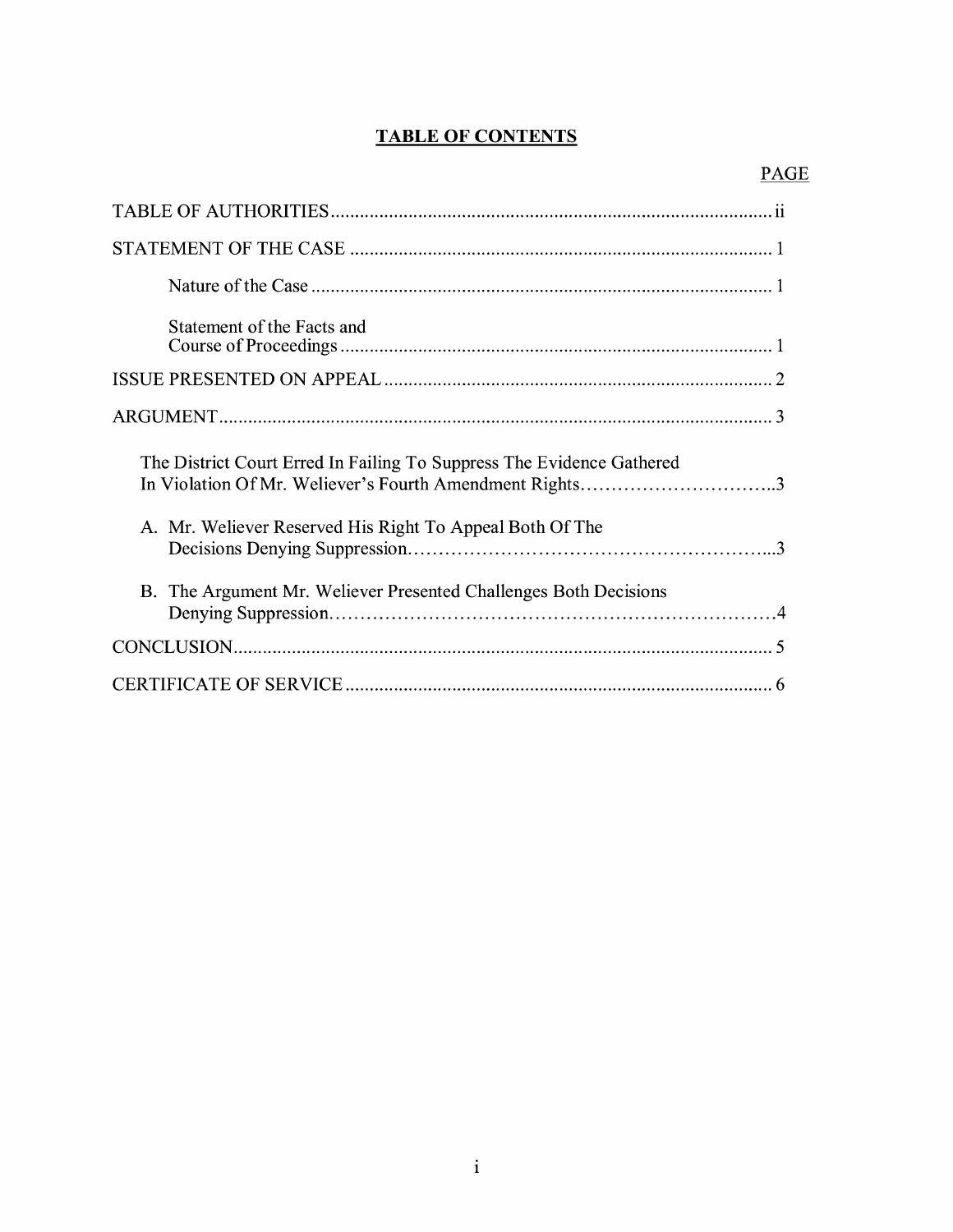# **TABLE OF AUTHORITIES**

Cases

*Fragnella v. Petrovich,* 153 Idaho 266 (2012) ............................................................................. 5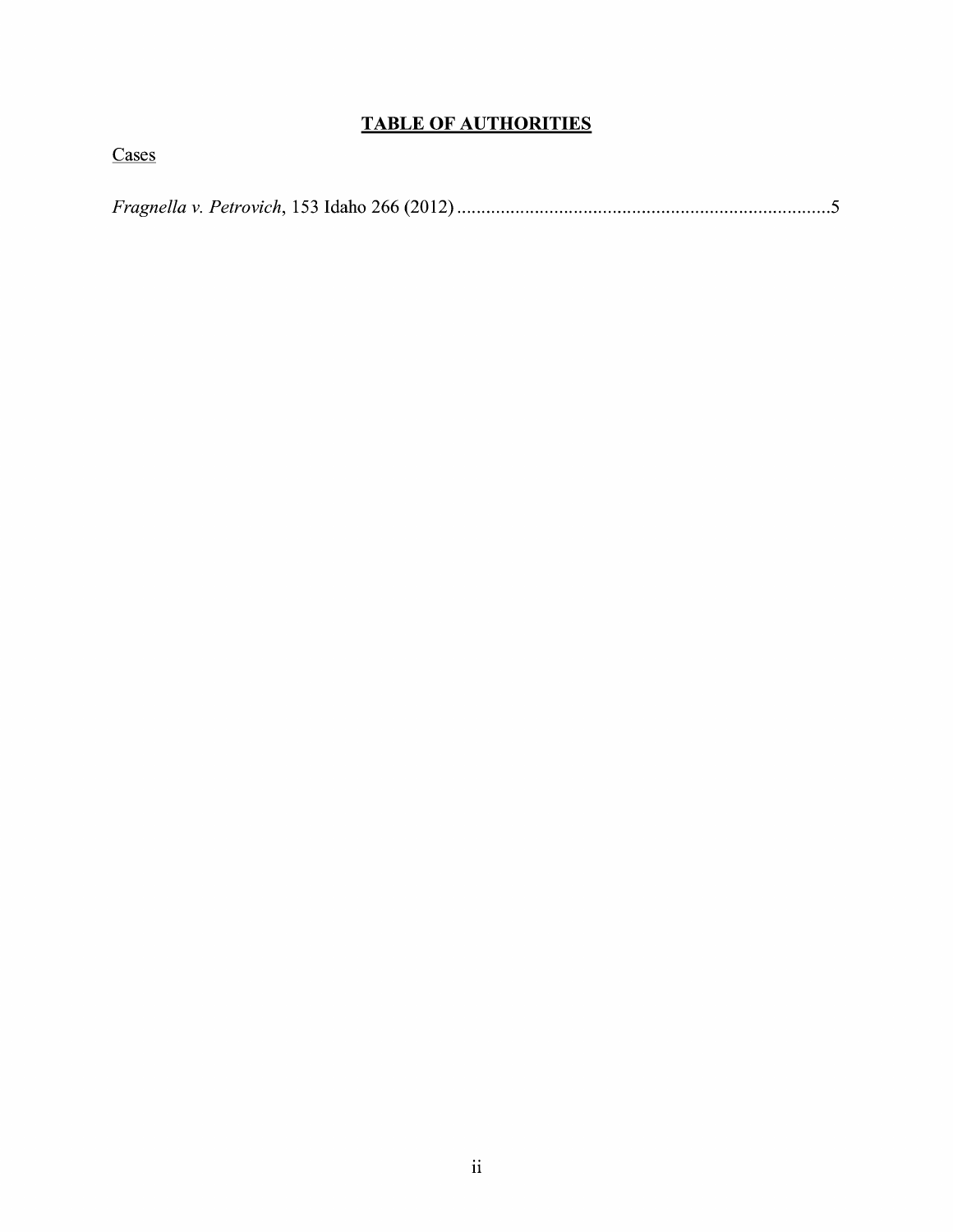#### STATEMENT OF THE CASE

#### Nature of the Case

Robert Henry Weliever appeals the district court's order denying his motion to suppress evidence found after police officers impounded and conducted a warrantless search of his car, and the court's order denying his motion for reconsideration. On appeal he asserts the district court erred in upholding the search under the inventory-search exception to the Fourth Amendment's warrant requirement because, contrary to the district court's findings, the officers did not conduct the inventory search in compliance with the established police procedures.

This Reply Brief addresses only the State's threshold claims regarding the district court's order denying reconsideration of its original suppression order, and to demonstrate that (1) as stated in his Appellant's Brief, Mr. Weliever's conditional guilty plea reserved his right to appeal both the order denying suppression and the order denying reconsideration of that order; and (2) because the same legal standards apply to both of the district court's decisions, Mr. Weliever's appellate argument that "the district court erred in failing to suppress the evidence gathered in violation of his Fourth Amendment rights," presents an adequate challenges to both decisions.

#### Statement of the Facts and Course of Proceedings

The statement of the facts and course of proceedings were previously articulated in Mr. Weliever's Appellant's Brief. They need not be repeated in this Reply Brief, but are incorporated herein by reference thereto.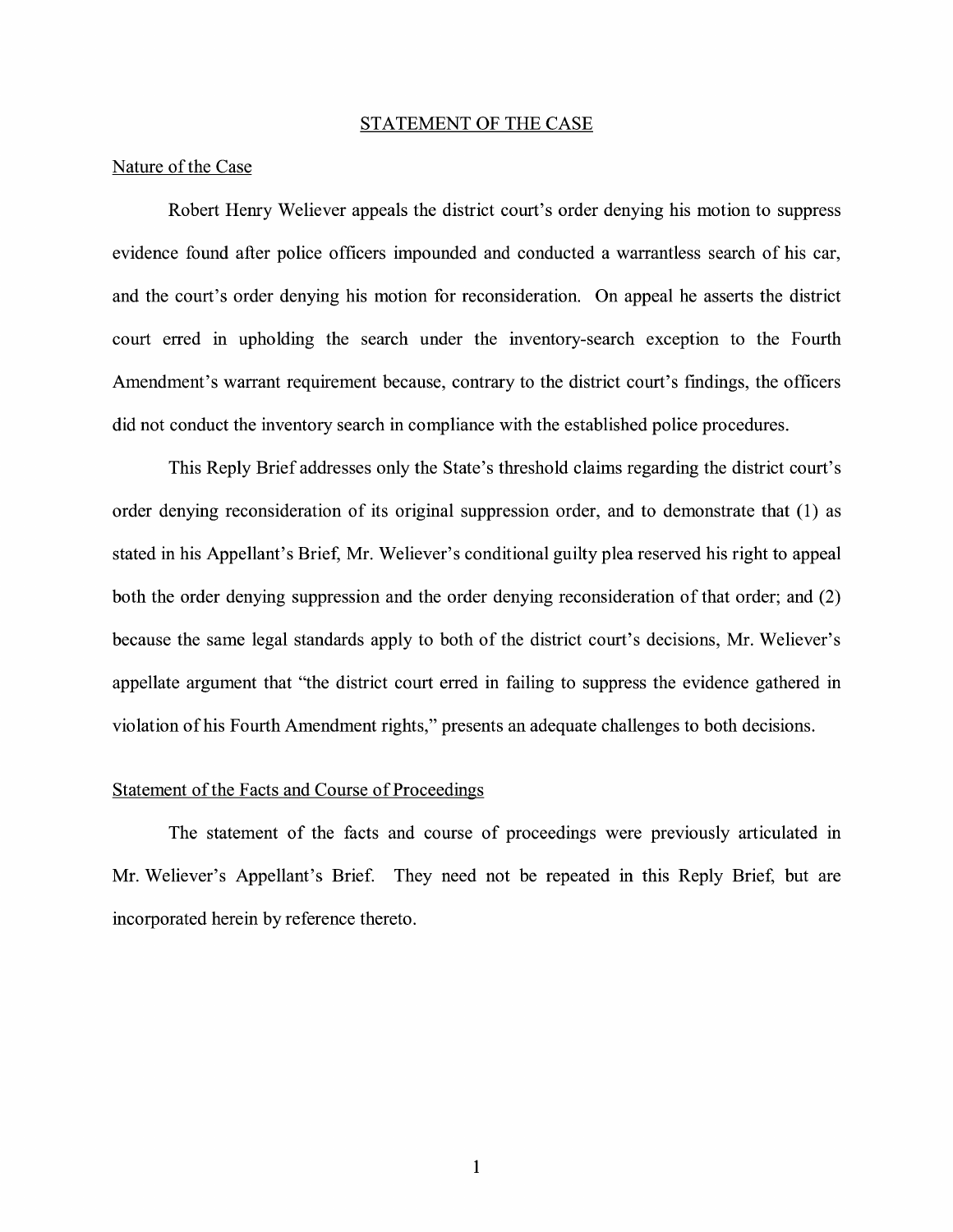Did the district court err in failing to suppress the evidence gathered in violation of Mr. Weliever's Fourth Amendment rights?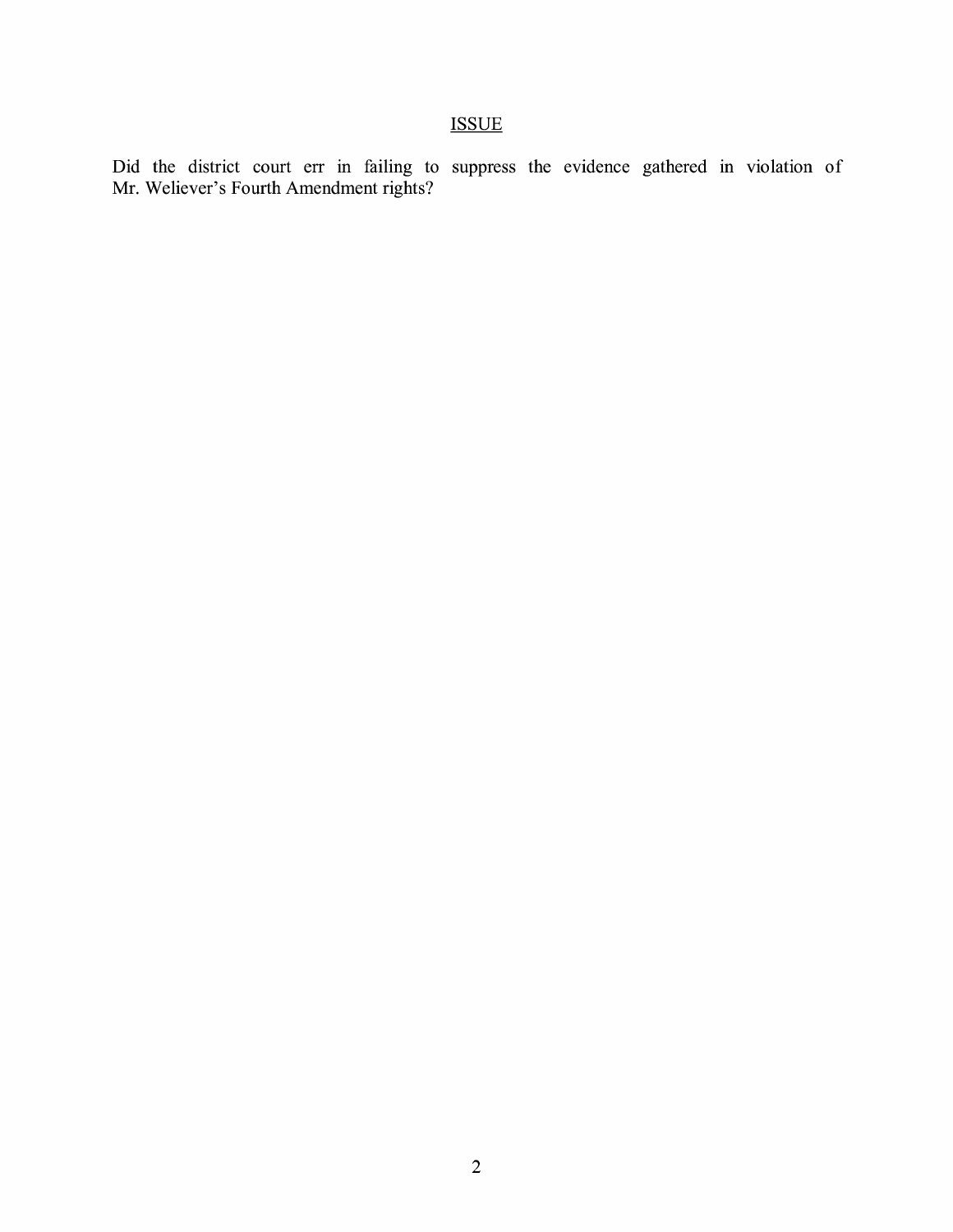#### ARGUMENT

## The District Court Erred In Failing To Suppress The Evidence Gathered In Violation Of Mr. Weliever's Fourth Amendment Rights

As set forth in the Appellant's Brief, police officers violated Mr. Weliever's Fourth Amendment rights when they conducted a warrantless search of his vehicle. (Appellant's Br., pp. 5-10.) The district erred when it ruled that the search was valid under the inventorysearch exception because, contrary to the district court's findings, the officers did *not* conduct the search in compliance with the standard and established police procedures, and suppression should have been granted. (Appellant's Br., pp.5-11.) The State's arguments to the contrary are unremarkable, and Mr. Weliever respectfully refers this Court to the arguments in his Appellant's Brief as his arguments in reply.

However, in response to the State's claim that Mr. Weliever reserved his right to appeal *only* the district court's order denying his motion to suppress but *not* the right to appeal the order denying his motion to reconsider (Resp.Br.,p.10), Mr. Weliever asserts, as he did in his Appellant's Brief, (Appellant's Br., p.3), that he reserved his right to appeal *both* the order denying his motion to suppress *and* the order denying his motion for reconsideration.

## A. Mr. Weliever Reserved His Right To Appeal Both Of The Decisions Denying Suppression

Contrary to the State's assertion, Mr. Weliever reserved his right to appeal the district court's adverse decisions on his motion to suppress, including the denial of his motion for reconsideration. The record shows that the district court's order denying the motion to reconsider was decided May 16, 2019. (R., p.104.) That same day, Mr. Weliever completed and signed a "guilty plea advisory" form stating that as a term of his plea agreement, "I reserve my right to appeal decision of suppression proceedings." (R., pp.112-18.) Also that day,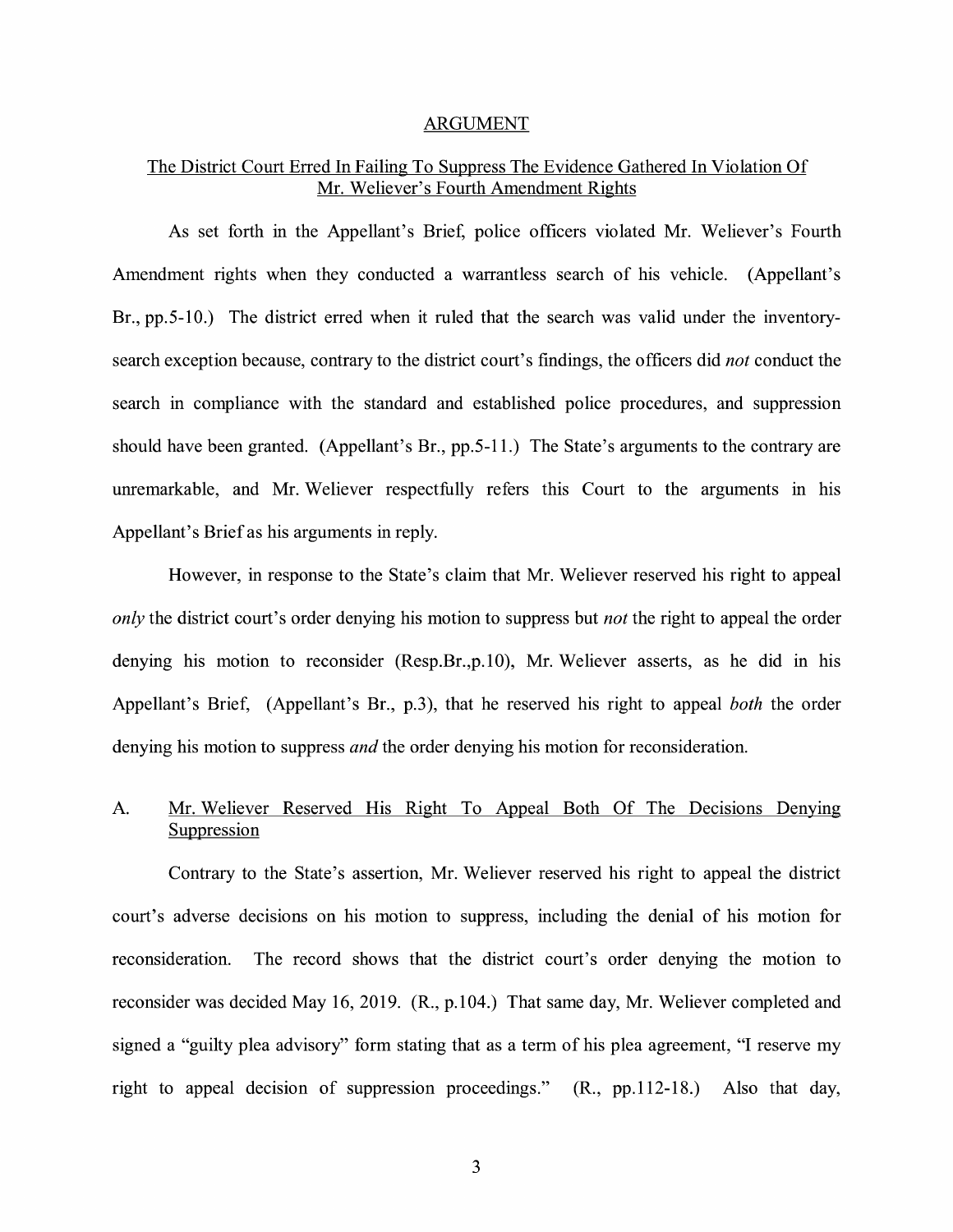Mr. Weliever changed his plea to "guilty," and at his plea hearing, counsel for Mr. Weliever informed the court of the plea agreement, and "that Robert [Weliever] reserves a right to appeal the motion to suppress."  $(Tr., p.173, Ls.15-12.)$ 

The State has paraphrased the remarks counsel made at the plea hearing, and claims Mr. Weliever "preserved [sic] his right to appeal *the denial* of 'the motion to suppress"' (Respondent's Br., p.10 (emphasis added).) However, and contrary to the State's claim, trial counsel did *not* state that Mr. Weliever's appellate rights were limited to the order that denied his motion to suppress, but referred generally to the denial of his motion to suppress. (Tr., p.173, Ls.15-12.) When read together with Mr. Weliever's written reservation of the "right to appeal decision of suppression proceedings," and the fact Mr. Weliever signed that writing and entered his conditional plea reserving the right to appeal on the same day the court issued its decision denying his motion for reconsideration, it is clear the appeal right reserved includes the right to appeal the court's order denying suppression *and* the subsequent decision denying reconsideration of that order.

#### B. The Argument Mr. Weliever Presented Challenges Both Decisions Denying Suppression

Additionally, and contrary to the State's assertions, Mr. Weliever's appellate argument – that the district court erred in failing to suppress the evidence gathered in violation of his Fourth Amendment rights (Appellant's Br., pp.4-10) – adequately challenges both of the district court's decisions denying suppression. In denying Mr. Weliever's request for reconsideration, the district court ruled that, upon considering<sup>1</sup> the testimony provided in the preliminary hearing transcript, "no further analysis is required." (R., p.106.) The court explained that it was denying

<sup>&</sup>lt;sup>1</sup> The district court stated in a footnote: "The Court notes that the preliminary hearing transcript is not newly discovered evidence. . . ." (R., p.104.) However, and contrary to the State's suggestion (Resp.Br., p.5), the court did *not* hold that because the evidence was not newly discovered, it could not support a motion for reconsideration. (R., p.104.)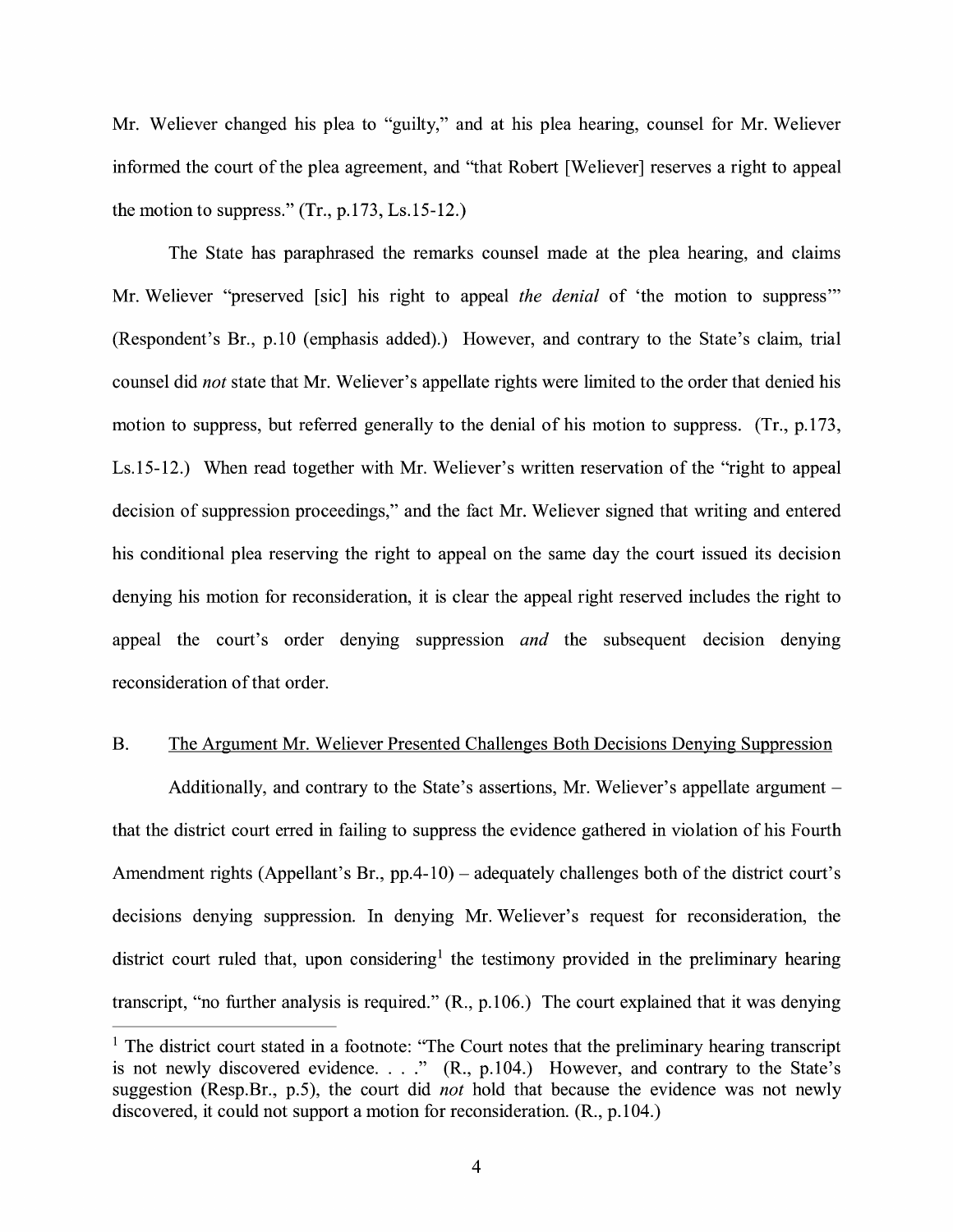reconsideration "for the reasons previously set forth in its Order Denying Amended Motion to Suppress." (R., p.106.) Moreover, and while there is no criminal rule governing a motion for reconsideration in a criminal case, in the analogous civil context the Idaho Supreme Court has explained:

A motion for reconsideration need not be supported by any new evidence or authority. When deciding the motion for reconsideration, the district court must apply the same standard of review that the court applied when deciding the original order that is being reconsidered. In other words, if the original order was a matter within the trial court's discretion, then so is the decision to grant or deny the motion for reconsideration. If the original order was governed by a different standard, then that standard applies to the motion for reconsideration. Likewise, when reviewing a trial court's decision to grant or deny a motion for reconsideration, this Court utilizes the same standard of review used by the lower court in deciding the motion for reconsideration.

*Fragnella v. Petrovich,* 153 Idaho 266, 276 (2012).

Thus, Mr. Weliever's appellate argument is not dependent upon making a separate and

distinct legal analyses to challenging the district court's same failure to suppress.

#### **CONCLUSION**

For the reasons set forth in his Appellant's Brief, Mr. Weliever respectfully requests that

this Court reverse the district court's denials of his motion to suppress, vacate his judgment of

conviction, and remand the case to the district court to allow him to withdraw his conditionally-

entered guilty plea, in accordance with the plea agreement.

DATED this 12<sup>th</sup> day of August, 2020.

/s/ Kimberly A. Coster KIMBERLY A. COSTER Deputy State Appellate Public Defender